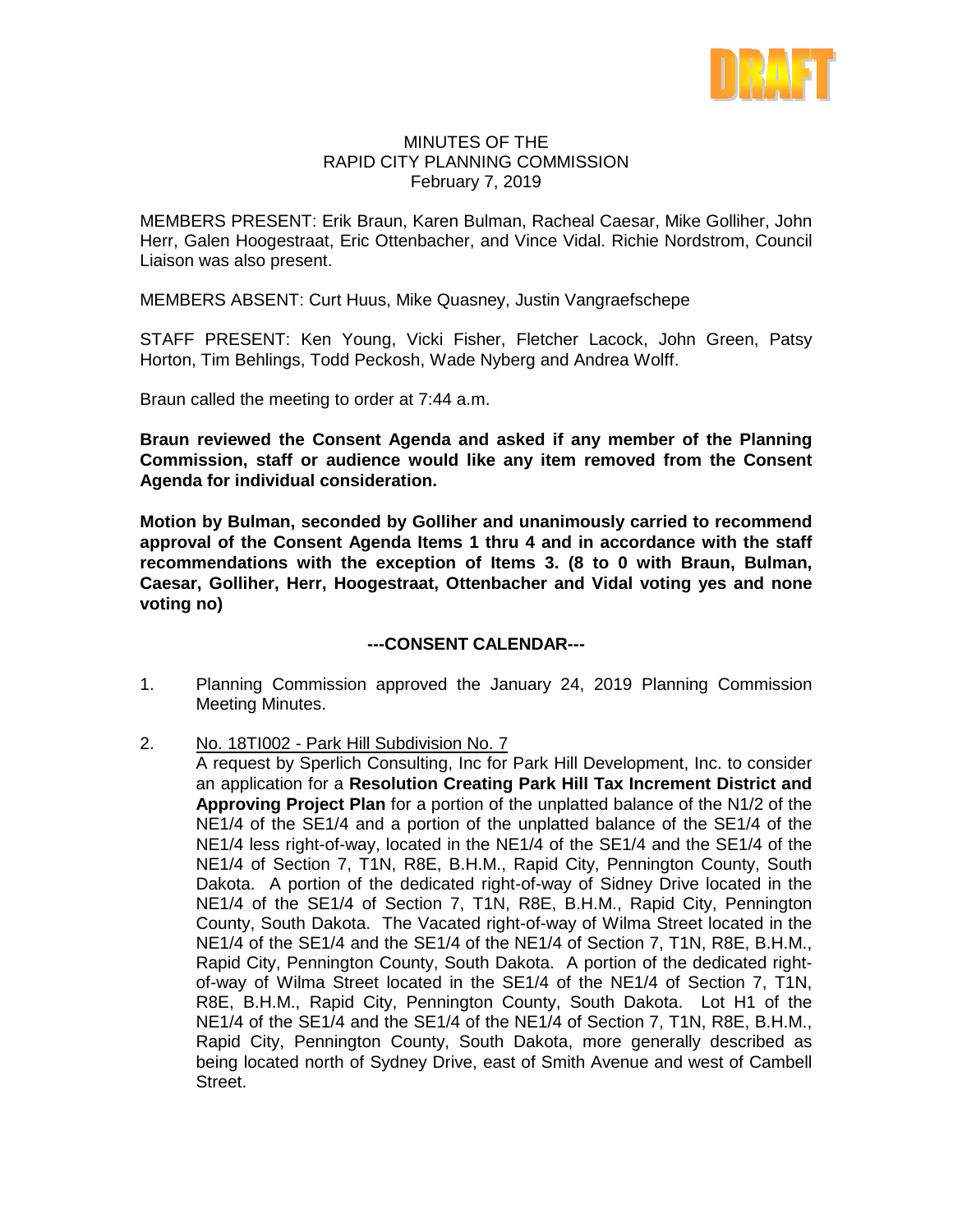

**Planning Commission continued the Resolution Creating Park Hill Tax Increment District and Approving Project Plan to the March 21, 2019 Planning Commission Meeting at the applicant's request.** 

## \*3. No. 19PD002 - Rushmore Crossing Subdivision

A request by KTM Design Solutions, Inc for Hodges Enterprises of South Dakota #2A LLC to consider an application for a **Final Planned Development Overlay to allow a restaurant** for Lot 2 of Block 2 of Rushmore Crossing Subdivision, located in Section 30, T2N, R8E, BHM, Rapid City, Pennington County, South Dakota, more generally described as being located 951 Eglin Street.

**Planning Commission approved the Final Planned Development Overlay to allow a restaurant with the following stipulations:**

- **1. Prior to issuance of a Building Permit, construction plans shall be revised to address all redlined comments;**
- **2. Prior to issuance of a Building Permit, site plans shall be revised to show the proposed monument sign setback a minimum of 10 feet from the northern lot line of the property;**
- **3. Upon submittal of a Building Permit, the Drainage Report shall be revised to address all redlined comments; and,**
- **4. All signage shall continually conform to the Sign Code. No electronic signs are being approved as a part of this Final Planned Development Overlay. Changes to the proposed sign package, which the Department of Community Development Director determines to be consistent with the original approved sign package, shall be allowed as a Minimal Amendment to the Planned Development Overlay. All signage not in conformance with the Sign Code shall require a Major Amendment to the Final Planned Development. Any electronic reader board signs shall require the review and approval of a Major**  Amendment to the Final Planned Development. **signs shall be designed to preclude shining on the adjacent properties and/or street(s). A Sign Permit shall be obtained for each individual sign; and,**
- **5. The Final Planned Development Overlay shall allow a restaurant in the All requirements of the General Commercial District shall be maintained unless specifically authorized as a stipulation of this Final Planned Development Overlay or a subsequent Major Amendment to the Planned Development. All uses permitted in the General Commercial District which do not increase parking requirements shall be permitted contingent upon an approved Building Permit. All conditional uses in the General Commercial District or uses which increase the required amount of parking on the site shall require a Major Amendment to the Planned Development.**

*The Rapid City Planning Commission's action on this item is final unless any party appeals that decision to the Rapid City Council. All appeals must be submitted in writing to the Department of Community Development by close of business on the seventh full calendar day*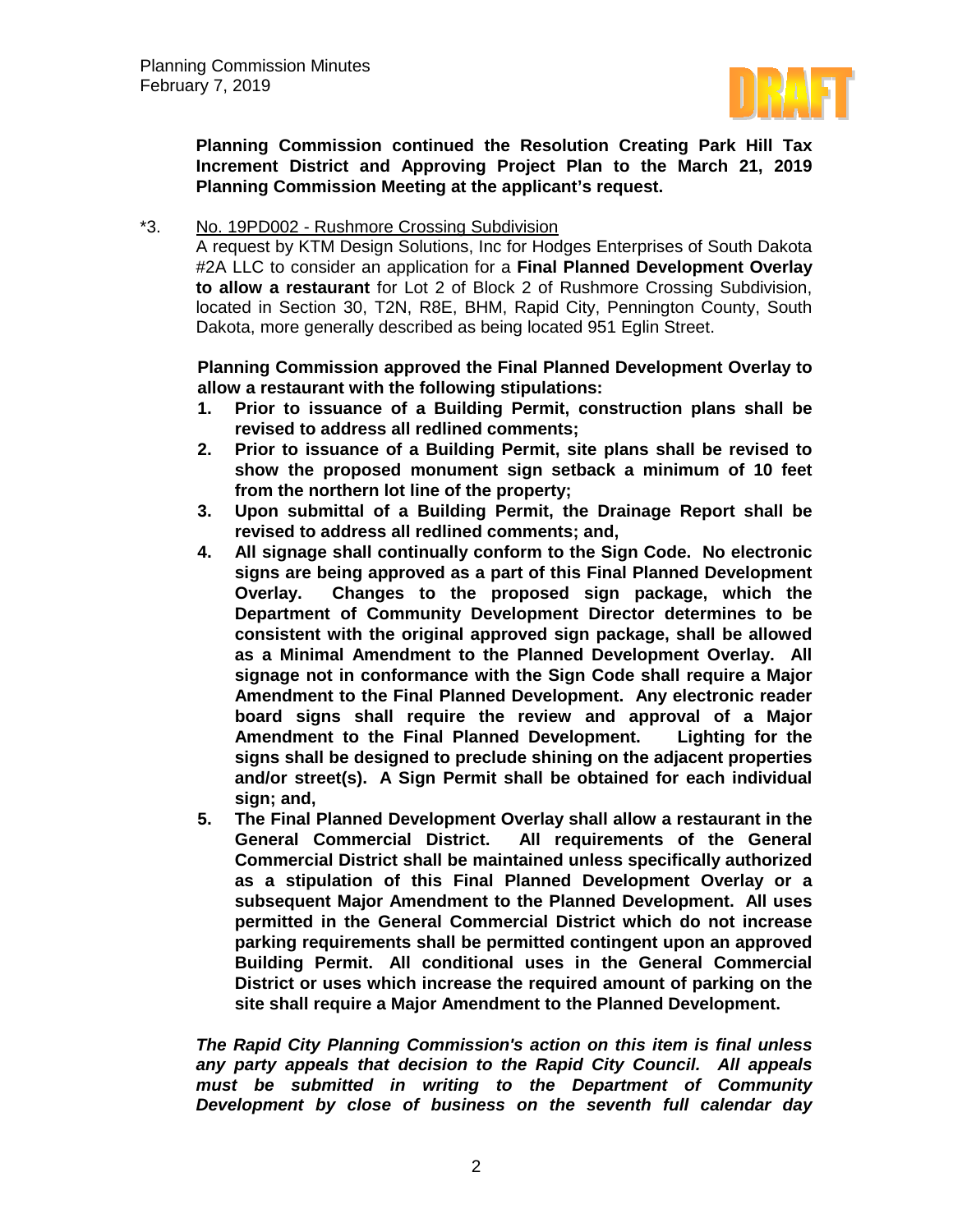

# *following action by the Planning Commission.*

## **---END OF CONSENT CALENDAR---**

4. No. 19OA001 - An Ordinance To Update References to Department of Community Development in the Zoning Code By Amending Title 17 of the Rapid City Municipal Code A request by City of Rapid City to consider an application for a **An Ordinance To Update References to Department of Community Development in the Zoning Code By Amending Title 17 of the Rapid City Municipal Code**.

Nyberg stated that staff is bringing forward an associated Ordinance, therefore, he requested that the Ordinance be continued to the May 7, 2019 Planning Commission meeting to allow the two Ordinances to be heard in conjunction.

**Ottenbacher moved, Caesar seconded and the Planning Commission continued the Ordinance To Update References to Department of Community Development in the Zoning Code By Amending Title 17 of the Rapid City Municipal Code to the May 7, 2019 Planning Commission Meeting. (8 to 0 with Braun, Bulman, Caesar, Golliher, Herr, Hoogestraat, Ottenbacher and Vidal voting yes and none voting no)**

# **---BEGINNING OF REGULAR AGENDA ITEMS---**

### \*5. No. 19PD001 - Fifth Street Office Plaza

A request by Daniel Logue with Conrad's Big C Signs for Med 5 FCU to consider an application for a **Major Amendment to a Planned Development Overlay to allow an LED message sign** for Lot 1 of Block 1 of Fifth Street Office Plaza, located in Section 24, T1N, R7E, BHM, Rapid City, Pennington County, South Dakota, more generally described as being located 4956 5th Street.

Lacock presented the application and reviewed the associated slides briefly reviewing the previous rezoning (File# 17RZ038) from Low Density Residential District to General Commercial District and the Planned Development (File# 17PD057) that was approved to allow construction of the bank and coffee shop. Lacock stated that one of the stipulations of the Planned Development required that any LED message signage would require a Major Amendment to the Planned Development. Lacock noted that the proposed LED sign is 4 feet by 10 feet located in the center of the proposed pole sign between two static signs. Lacock reviewed site photos that show some of the residences will be affected by the signage whether placed on the corner of the property or further into the lot. Lacock noted that the sign will be angled perpendicular to  $5<sup>th</sup>$  Street providing the least impact on the residential properties located to the rear of the property. Lacock state that the proposed sign is in compliance with the Sign Code for the General Commercial District and if the Planning Commission determines that the proposed LED sign in the location proposed is appropriate; staff recommends that the Major Amendment to a Planned Development Overlay be approved with the stipulations identified in the Project Report.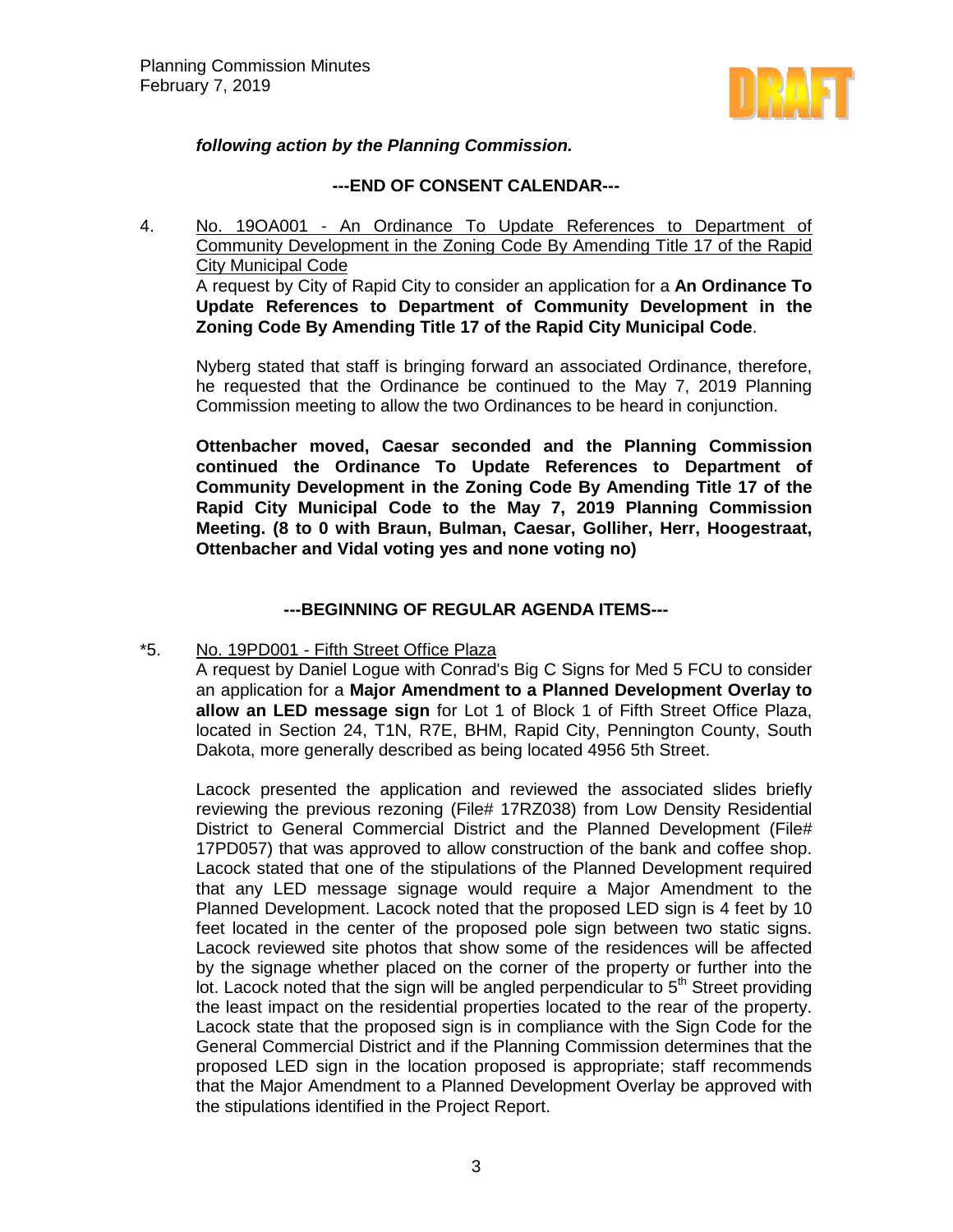

In response to a question from Bulman about the height of the sign, Lacock stated that the sign is 30 feet tall with the bottom of the sign being 15 feet above ground level and the LED sign portion located in the center of the sign being 20 to 24 feet high. Lacock noted that the building is taller than the sign.

In response to a question from Ottenbacher regarding the brightness and action on the proposed sign, Fisher reviewed the Sign Code requirements addressing those concerns clarifying that if there is an issue, Code Enforcement would address them.

Vidal noted that the height and direction of the sign appears to be designed to minimally affect the residences and he feels that this is a good effort by the applicant considering the other signs that have been approved for other businesses in the area.

Carla Brutico, 483 South Pointe, stated that she had sent in a comment that was attached to the item on-line. She stated that many of their concerns have been addressed.

**Caesar moved, Vidal seconded and the Planning Commission determined that the proposed LED sign in the location proposed is appropriate, and approved the Major Amendment to a Planned Development Overlay with the following stipulations:**

- **1. A minimum of 76 parking spaces shall be provided. In addition, four of the parking spaces shall be ADA accessible. One of the ADA spaces shall be "van accessible". In addition, a minimum of three stacking spaces shall be provided for each bank drive-thru and 7 stacking spaces shall be provided for the coffee shop drive-thru. All provisions of the Off-Street Parking Ordinance shall be continually met;**
- **2. A Minimum of 66,523 landscape points shall be provided. Any change to the landscape plan shall require the review and approval of an amendment to the Final Planned Development Overlay. All landscaping shall be maintained in a live vegetative state and replaced when necessary;**
- **3. A six-foot high opaque screening fence shall continually be provided along the north property line. In addition, the proposed landscaping screen shall be continually maintained and replaced when necessary;**
- **4. All signage shall meet the requirements of the Rapid City Sign Code. Any expansion to the proposed electronic reader board sign or new electronic or Light Emitting Diode (LED) signage shall require a Major Amendment to the Planned Development. A sign permit is required for any new signs; and,**
- **5. The Initial and Final Planned Development Overlay shall allow for a commercial development to include a bank with drive-thru lanes and a coffee shop with a drive-thru lane and an LED message sign measuring 40 square feet in size. Any change in use shall require the**